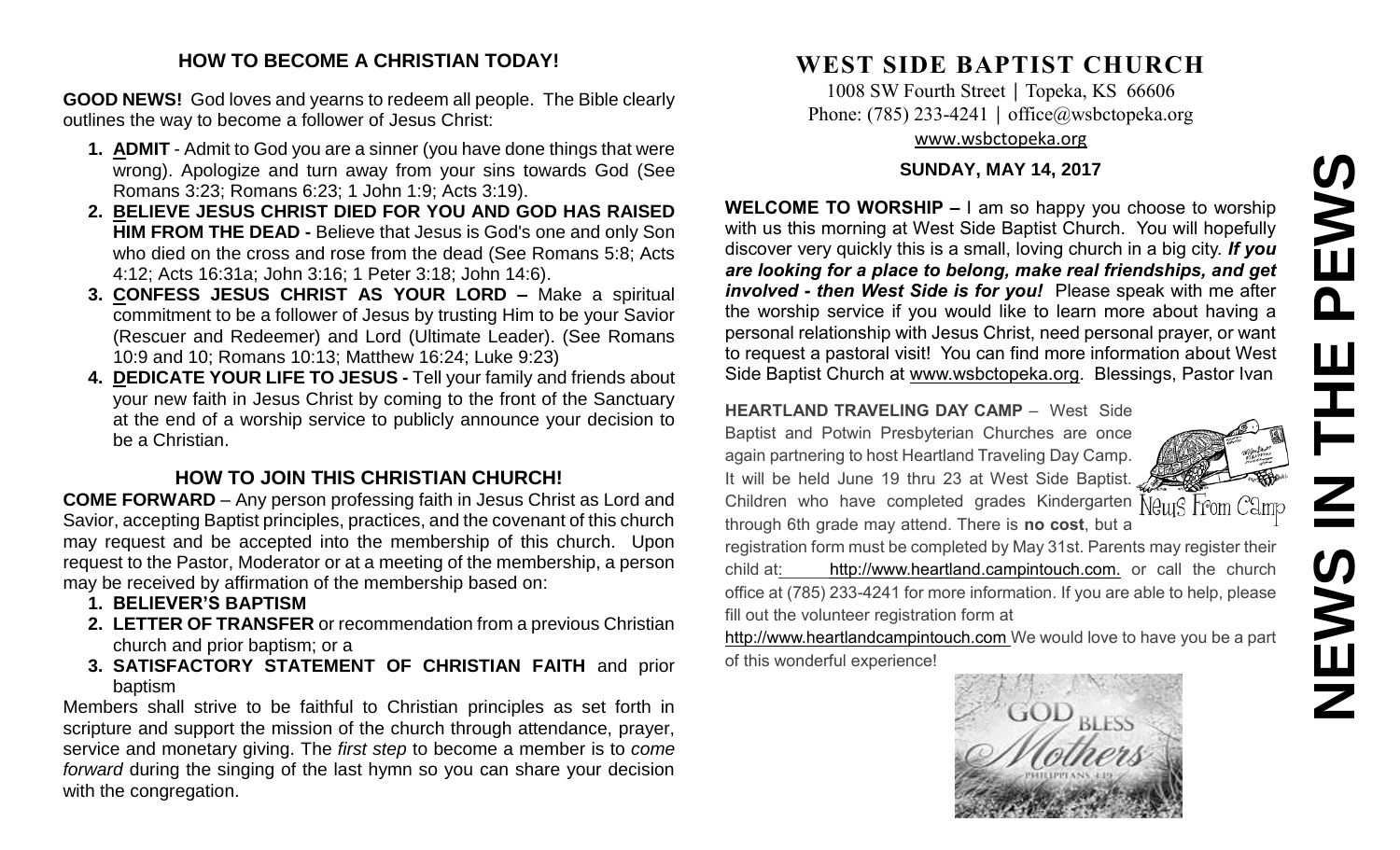# **WEEKLY CALENDAR**

#### **SUNDAY, TODAY MOTHERS DAY**

#### **MONDAY, MAY 15**

 **TUESDAY, May 16**

# **WEDNESDAY, May 17**

# **THURSDAY, MAY 18**

**FRIDAY, May 19**

# **SATURDAY, May 20**

# **SUNDAY, May 21**

10:30 am Worship

9:15 am Sunday School 10:30 am Worship (S) 4:00 pm Bible Study – Book of Isaiah (HH)

 9:00 – 11:00 am Baby Closet Ministry 6:00 pm Capital City Men's Chorus (FH)

5:30 pm Christian Ed Meeting (HH)

 10:30 am Bible Study (HH) 5:00 – 7:00 pm Baby Closet Ministry 7:00 pm Choir Practice (S)

1:00 – 3:00 pm Baby Closet

 No Financial Peace 1:00 pm Worship Team Practice (S)

 9:15 am Sunday School No Bible Study - Book of Isaiah (HH)

# **PASTOR WILL BE GONE MAY 20, 21.**

No financial peace on May 20 and No bible study on May 21.

# **IN OUR THOUGHTS AND PRAYERS**

Trena Ansell – hip replacement Mark Arnold (Alice and Clarence Payne's brother-in-law) In Remission \*Jane Baker – Healing for health concerns Albert Carpenter – Healing for health issues (Harry and Pat's son) Bradley Carpenter – Healing for liver (Harry and Pat's grandson) Susan Carpenter – Healing (Harry and Pat's daughter in law) \*June Cunningham – Healing for health concerns Zaylee Fortson – Healing for leukemia (age 8) in Superior, Montana. Grace Hart – Healing for health concerns (Janet Nyfeler's mother) Jack & Amanda Hilbert – Pregnancy (Almira's Granddaughter) \*Russ Hunter – Healing for health issues (Fran's husband) \*Alice Kieffer – Healing for health concerns and on oxygen Karen Kirby – Healing for health concerns \*Reginald Kirby – Healing for health concerns Larry Kramer – nieces' husband Brian has cancer \*Etta Landis – Healing for health concerns (Legend at Capital Ridge) Ernie Longstaff – Mass on kidney \*Madeleine Martinson – Healing for health concerns \*Mae Martin – Healing for health concerns Josiah Matlock – Healing for leukemia (Candace Calloway's daughter) Nancy May – Healing for health concerns Marie Merrifield – fell and broke some ribs Don Morris - Sick Ken Paslay – Diabetes issues Sonny Payne – Healing for health concerns (Clarence Payne's brother) \*Juanita Plankinton – Healing for health concerns Becky Poe – recovering from knee replacement Roxie – Healing health concerns (Molly Morris' sister/b-i-l) Elaine Randle – Healing for health concerns (Marianne Spano's sister) Lynn Reeves – Healing for health concerns Jill Roesler – Healing for health concerns Marty Rosa – Healing for health concerns \*Jeff Runyan – Healing for health concerns Colleen Smith – Brother Mike has mass on the throat having it checked out \*Hazel Smith-Tindall – Healing for health concerns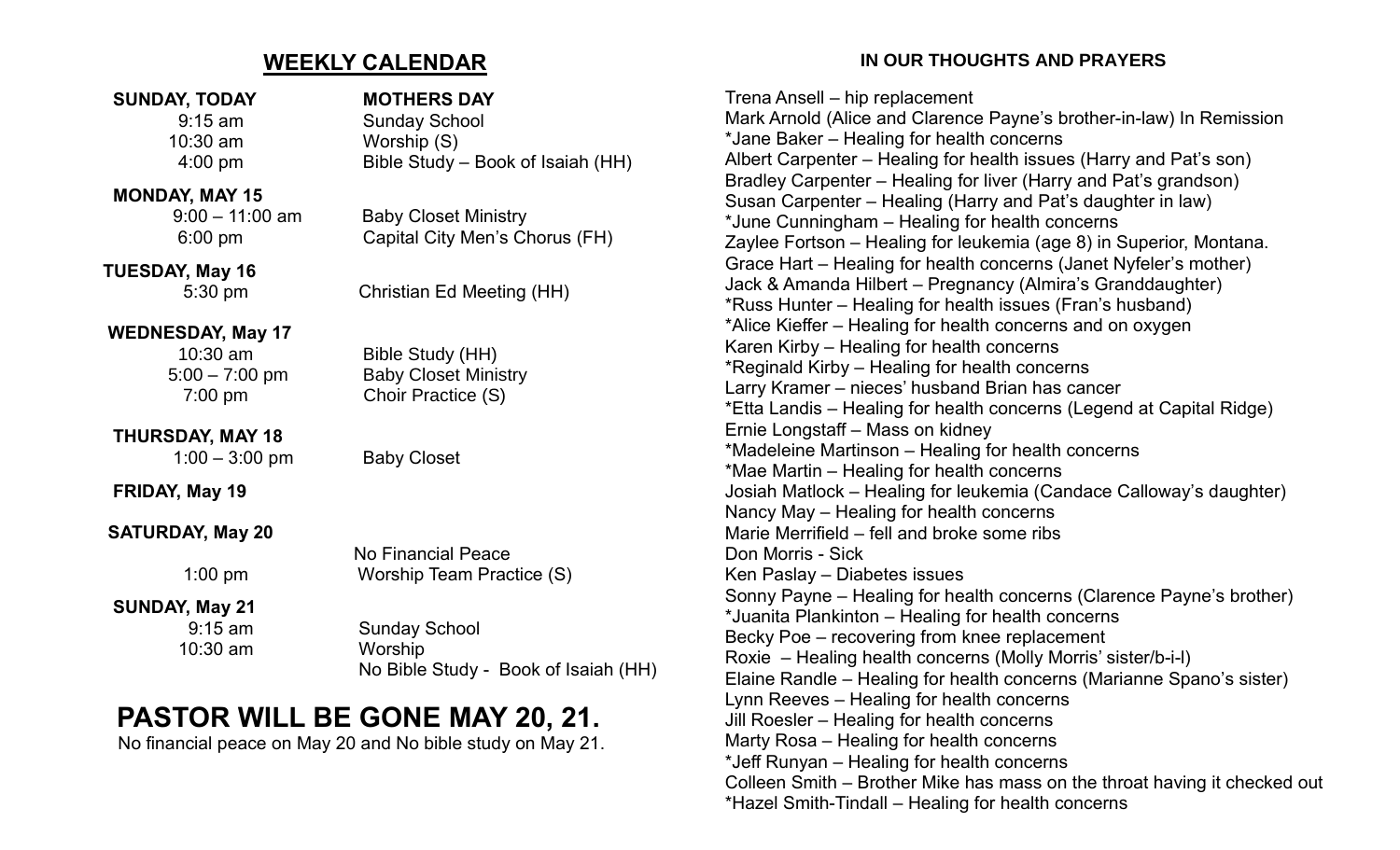\*Paul Snickles – Healing for health concerns Keith Springer – Healing (Marianne Spano's brother) Adriana White – Healing for personal issues Lola Zab – Healing (Marianne Spano's sister)

*\*Homebound*

# **MISSION TRIP TO MURROW INDIAN CHILDREN'S HOME –** The Ministry



of Missions would like to plan a work trip to Murrow Indian Children's Home in Muskogee, Oklahoma, on **Monday, June 5 thru Thursday, June 8,** so we need to know who will be interested in going. If you are interested, please sign up on the sheet on the bulletin board. The mission trip will include time to make friends as you complete assigned physical work projects – see Mission bulletin board for a list

of possible projects. See Don Johnson for details or to volunteer.

**RIDE TO CHURCH** - If you need transportation to / from a worship service or another church-related activity, please call the Church Office at (785) 233- 4241 during office hours (Tuesday thru Friday, 8:00 a.m. to 4:30 p.m.) Volunteers are needed to ride along with our driver to pick-up / drop off children on Wednesdays and Sundays. Contact Mark Calloway if you would like to volunteer.

**WOMEN'S MINISTRY (ABW) -** Travel with American

Baptist Women's Ministries and American Baptist Women in Ministry (ABWIM) to the **Republic of Georgia on October 31 to November 11, 2017**, for a unique intercultural/interfaith spiritual pilgrimage. The MINISTRIES Spiritual Pilgrimage will include up to 14 Baptist and



Muslim women from the U.S. The purpose of the pilgrimage is to break barriers and build bridges between Christians and Muslims, multiple generations, Georgians and Americans, and lay and ordained women. In the Republic of Georgia, women will experience homestays with Muslim families, advocacy for gender justice and religious rights, the stunning geography of Georgia's mountains and vineyards, and more! **Registration is now open until June 15, 2017.**

**BIBLE STUDIES –** Join a small group Bible study at West Side Baptist Church to learn God's word and be transformed by the Spirit:



- Sundays at 9:15 am: "Biblical Archeology" with Doug Mauck (HH)
- Sundays at 9:15 am: "Explore the Bible" with Don Johnson  $(2^{nd} FL)$
- Sundays at 4:00 pm: "The Book of Isaiah" with Pastor Ivan (HH)
- Wednesdays at 10:30 am: "Ephesians" with Pastor Ivan (HH)
- Wednesdays at 6:00pm: "The Twelve Disciples" with Jim Goodnow Bible studies are free and open to the public. A free Bible available to participants.

## **YOUTH (ABY) OPPORTUNITIES** – The

ABC of the Central Region (ABCCR) is offering new and exciting Christ-centered Youth Opportunities in 2017:

• **4TEN** will offer leadership skills training for youth entering 10-12th grades during the fall of 2017.

**Youth wanting to attend this event should speak with Alice Payne, Chair of Christian Education, or Mark Calloway, Sunday School teacher.**

**GRADUATION RECOGNITION -** The Christian Education Committee would like to recognize three students who are finishing up their Middle School years and getting ready for High School. They are Shelby Hersh, Macy Greuter, and Randall Carrier. Rose Carrier will be graduating from High School as well. Congratulations! We also want to congratulate and applaud Rexanne Greuter for completing her Master's Degree in Education this year. Rexanne has also accepted a teaching position in USD 501. Congrats to you, Rexanne, on your accomplishments! We wish you much success with your new job!

**LADIES NIGHT OUT -**Tuesday, June 6 @ 5:30 pm Red Robin. Take a Night Off from cooking to connect with other Christian women during Ladies Night Out a monthly gathering of women who encourage each other in their faith. All women attending West Side Baptist Church are welcome. Please invite friends. Dinner is *Dutch Treat.* Car-pooling is encouraged. Please contact Trena for directions, questions, or to make a reservation.